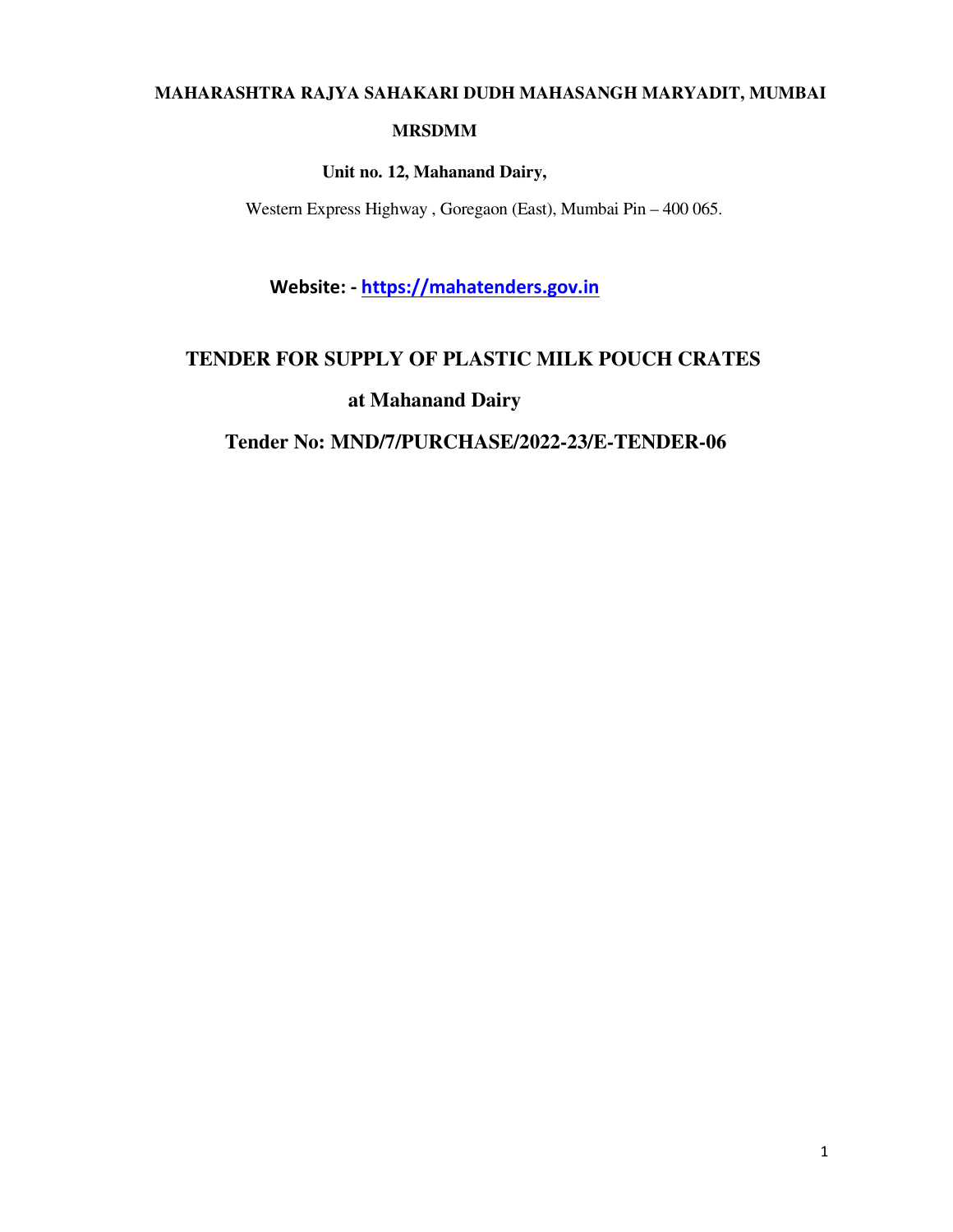## **MAHARASHTRA RAJYA SAHAKARI DUDH MAHASANGH MARYADIT, MUMBAI.**

### **(MAHANAND DAIRY)**

#### **Tender No: MND/7/PURCHASE/2022-23 Date:- 27-05-2022**

 Managing Director of MRSDMM, Mumbai invites on line E-TENDER in two bid from the suppliers of following requirements.

| Sr No | Description                              | Tender Fee         | EMD          |  |
|-------|------------------------------------------|--------------------|--------------|--|
|       | <b>TENDER FOR SUPPLY OF PLASTIC MILK</b> | 14,300.00<br>Fee   |              |  |
|       | <b>POUCH CRATES</b>                      | GST 18%<br>2574.00 | $1,43,000/-$ |  |
|       |                                          | 16,874.00<br>Total |              |  |

Interested eligible tenderers may obtain further information of technical specifications, required quantities and other terms and condition applicable for procurement of above items from the e-tendering website **http://mahatenders.gov.in**

**Bidder has to select the payment option as "offline" to pay the tender fee as applicable. The tender form fee and EMD both should be paid via offline mode only.** 

**The tenderer must attach the original or photocopy of receipt copy of Tender fee and EMD while submitting the Technical bid via online mode. (www.mahatenders.gov.in) . Failing to do so MRSDMM reserves right to reject the said bidder.**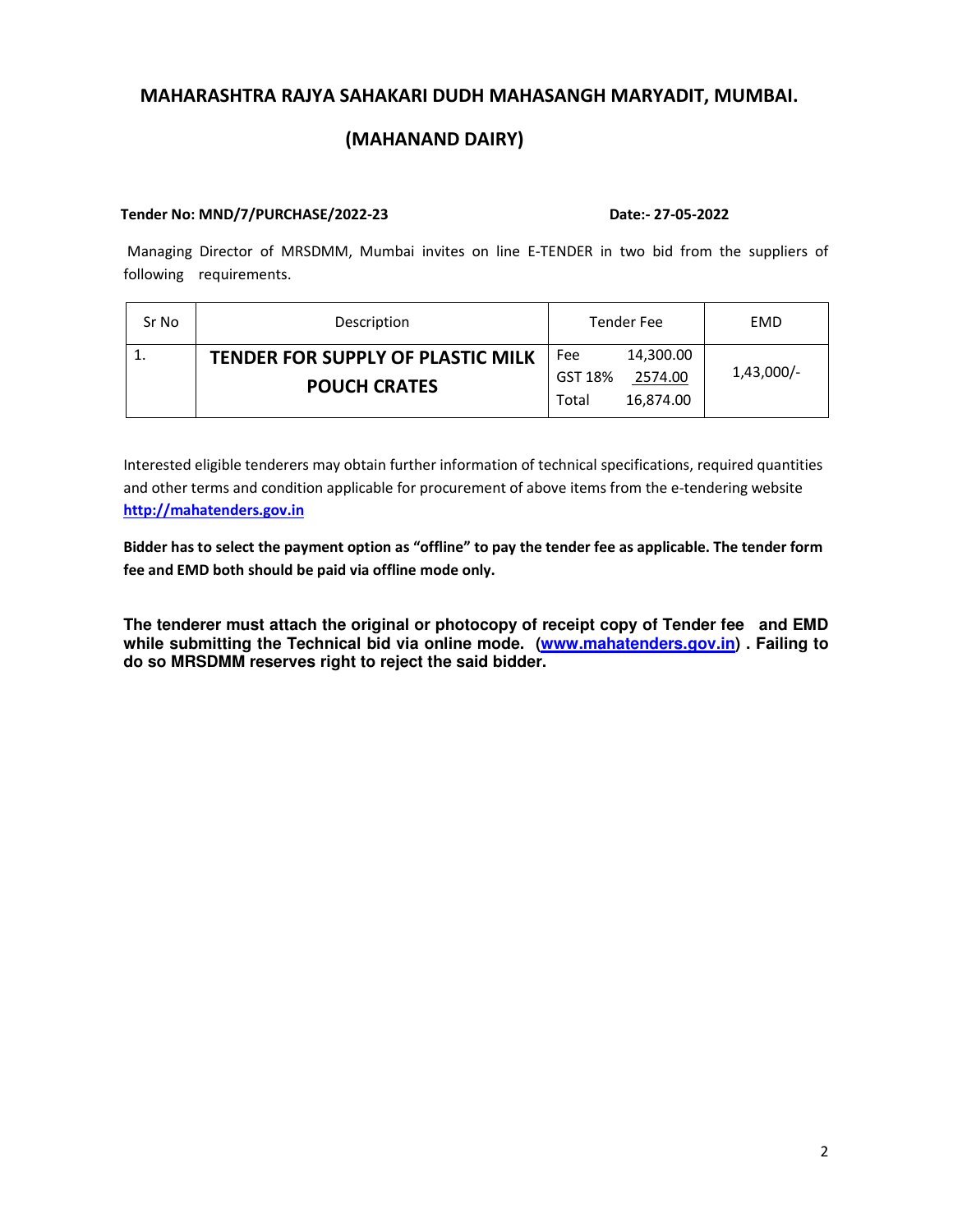## **E-TENDER SCHEDULE**

| 1. Tender Publish date                                   | $\sim$ | 27-05-2022                | 13.00pm                |
|----------------------------------------------------------|--------|---------------------------|------------------------|
| 2. Document Download / Sale Start Date :- 27-05-2022     |        |                           | 1300pm                 |
| 3. Document Download / Sale End Date :- 09-06-2022 up to |        |                           | 14.00 pm               |
| 4. Bid Submission Start Date                             |        | $: 27-05-2022$            |                        |
| <b>5. Bid Submission End Date</b>                        | $\sim$ | 09-06-2022 up to 14.00pmm |                        |
| 6. Bid opening Date (Technical Date)                     |        | $: 10-06-2022$ at         | 15.00 pm (If Possible) |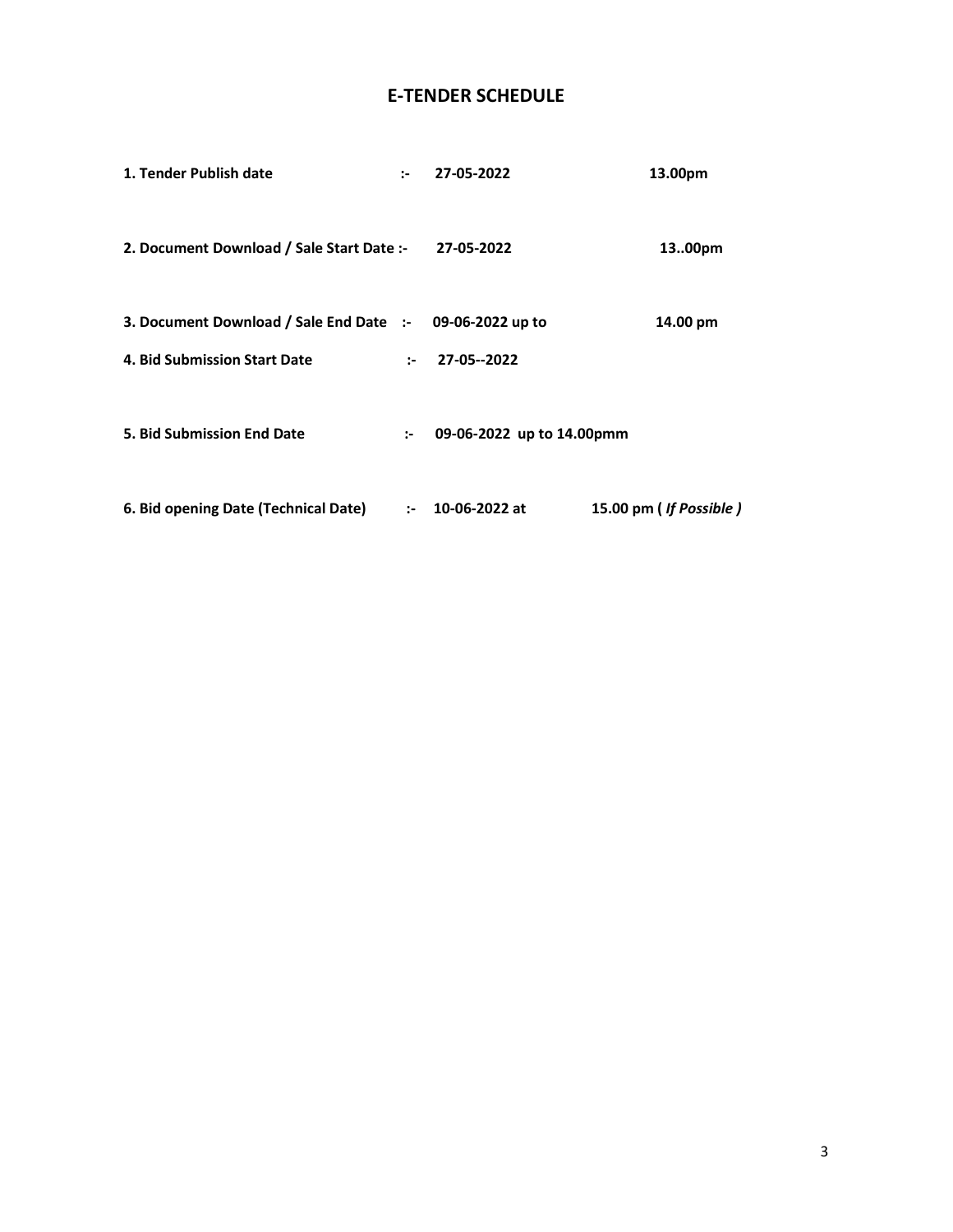#### **MAHARASHTRA RAJYA SAHAKARI DUDH MAHASANGH MARYADIT, MUMBAI.**

#### **TECHINICAL BID**

#### **A) 1. Name of the Tenderer (Manufacturer) :**

- 1. (a) Registered address of the Tenderer (Manufacturer) :
	- (b) Copy of the memorandum & Articles of Association of the Company or copy of the Deed of Partnership (as the case may be)
- 2. (a) Factory Registration No. & Year : (b) Industrial License Number: (Enclosure A & B)
- 3. Location of the factory :

Telephone No: - Factory E-mail-ID Mumbai Office

Mobile No.

#### **(B) COMPULSORY DOCUMENTS :**

- 1. Income tax Permanent Account No. and copy of the last three year filed returns. (Enclosure No. 2)
- 2. Declaration letter stating that all the terms and conditions Of this tender are acceptable to the Tenderer (Enclosure no. 3)
- 3. a) Xerox copy of the receipt for payment of EMD and form fee. OR b) Demand draft of equivalent amount of EMD. (Enclosure no. 4)
- 4. Copy of the Tender conditions duly signed and sealed.
- 5. Copy of the specification (which is annexed herewith) duly signed and sealed.
- 6. GST. Registration No. Certificate.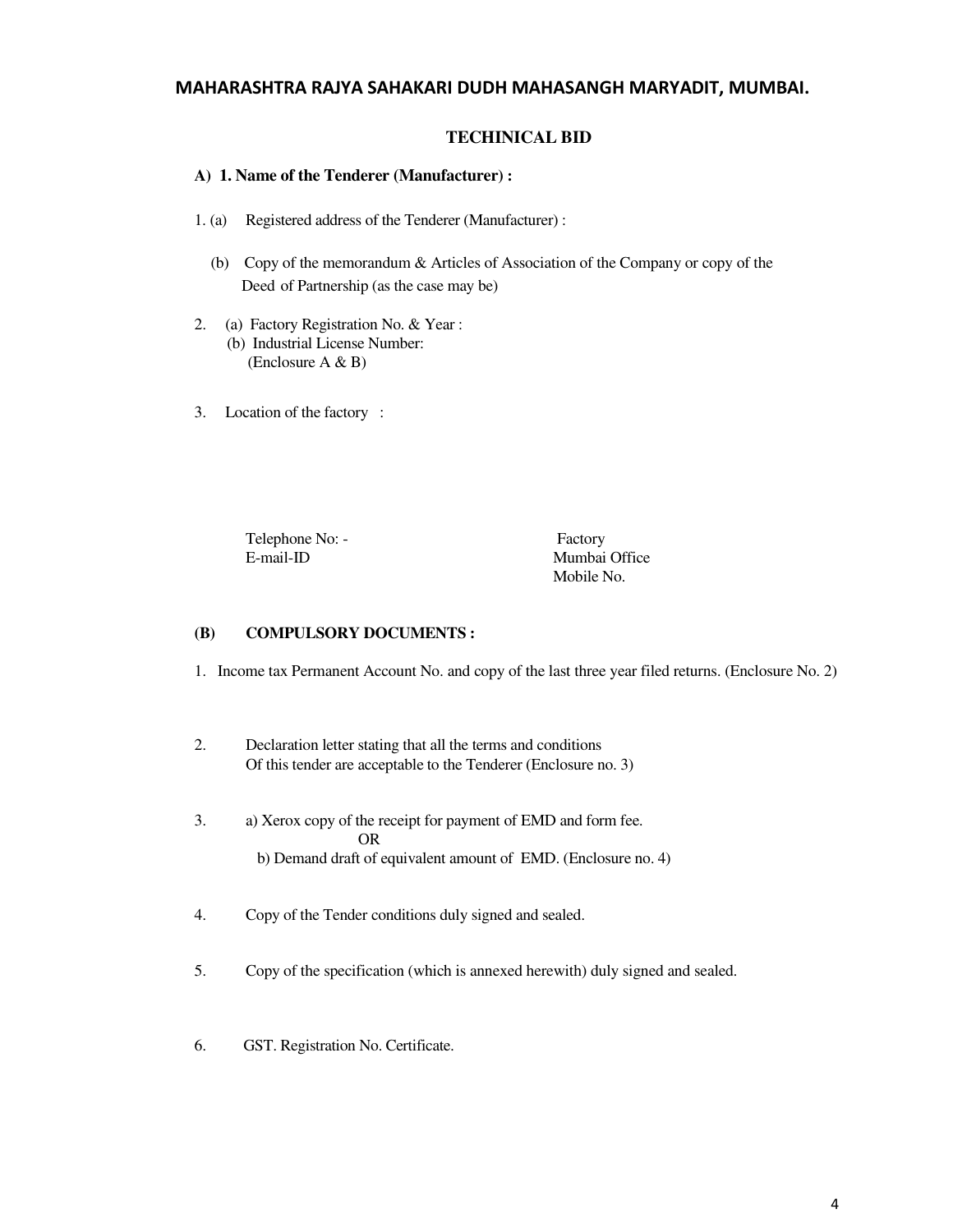7. The details of the Plastic Milk Pouch Crates supplied during the past three years to the various institutions/dairies in Maharashtra/other States. Certificate from the respective institutions/dairies & stating that, crates was supplied well in time & without delay.

 **-------------------------------------------------------------------------------------------------------------------------**

| SR. | <b>NAME OF THE DAIRY</b> | <b>YEAR OF</b> | <b>ORDERED</b> | <b>SUPPLIED</b> | <b>RATES</b> |
|-----|--------------------------|----------------|----------------|-----------------|--------------|
|     | NO. TO WHOM SUPPLIED     | <b>SUPPLY</b>  | QUANTITY       | OUANTITY        |              |
|     |                          |                |                |                 |              |

(Please submit proper evidence from respective organization/s Enclosure No.4)

**N.B.: If any of the documents from the compulsory documents mentioned above is not furnished in the Technical Envelope, the tender will be treated as invalid.**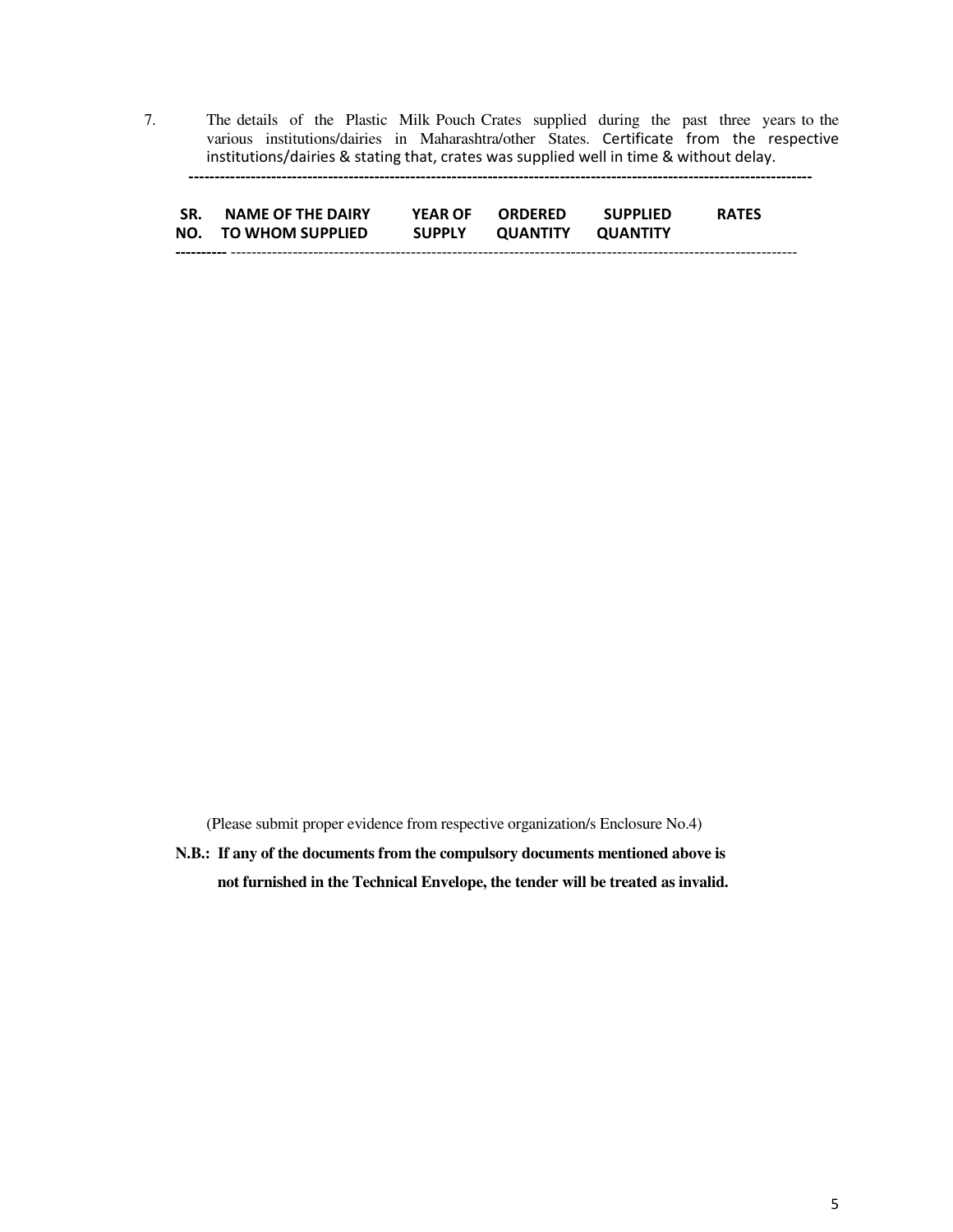#### **ADDITIONAL DOCUMENTS:**

- **1.** Manufacturing capacity per month.
- 2. Annual turnover of the firm for the last three years. (Certified by the Chartered Accountant Enclosure No.5).
- 3. Please state the minimum time required for supply of material from the date of order, please Specify minimum quantity offered.

**NOTE: All the original documents of which copies have been attached to the technical tender should be made available for verification at the time of opening of technical tender.** 

#### SIGNATURE OF THE AUTHORISED SIGNATORY **RUBBER STAMP**

**SEAL** 

**DATE:** 

**List of enclosed documents.** 

- **1.**
- 
- **2**
- **3**
- **4**
- 
- **5**
- **6**
- **7**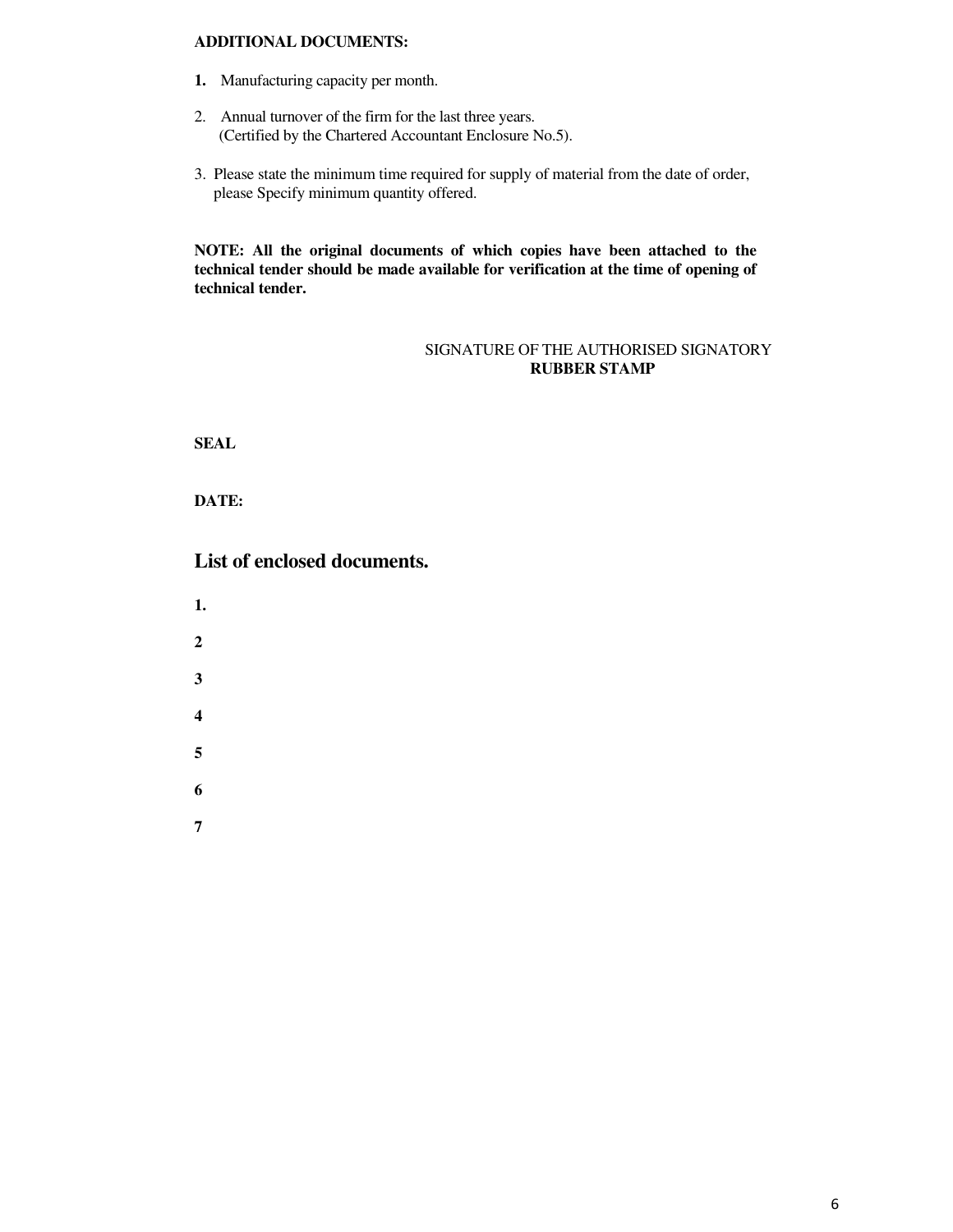#### **MAHARASHTRA RAJYA SAHAKARI DUDH MAHASANGH MARYADIT, MUMBAI.**  MAHANAND DAIRY, GOREGAON (EAST), MUMBAI:-400 065

#### **COMMERCIAL BID**

#### RATE FOR SUPPLY OF "PLASTIC MILK POUCH CRATES (NDDB DESIGN)"

**Note:- Bidder must fill the commercial bid in online format only on** 

**Mahatenders.gov.in. Only online bids are consider for evaluation.** 

| Quantity    | Raw<br>material<br>$(M -$<br>60075)<br>price<br>kg. | Basic rate<br>of raw<br>material<br>per crate<br>(Rs.) 1.2<br>kg. | Processing<br>and other<br>overheads per<br>crate | Total | Average<br>freight per<br>$crate$ (Rs.) | 18 % GST | Landed<br>Price<br>Including<br>GST (Rs.) |
|-------------|-----------------------------------------------------|-------------------------------------------------------------------|---------------------------------------------------|-------|-----------------------------------------|----------|-------------------------------------------|
| 20,500 Nos. |                                                     |                                                                   |                                                   |       |                                         |          |                                           |

#### **Bidder should take care of the following things while filling the Commercial bid (BOQ)**

- I. The Plastic Milk Pouch Crates supply destinations are Mumbai, Nagpur, Latur, Pune and Kadegaon.
- II. Please attach document indicating current raw material price M 60075 of Reliance with location.
- III. Any changes by Government Authorities in tax during the contract period, the Same would be made applicable.

Signature: -

Name:-

Seal :-

Date: -

Place: -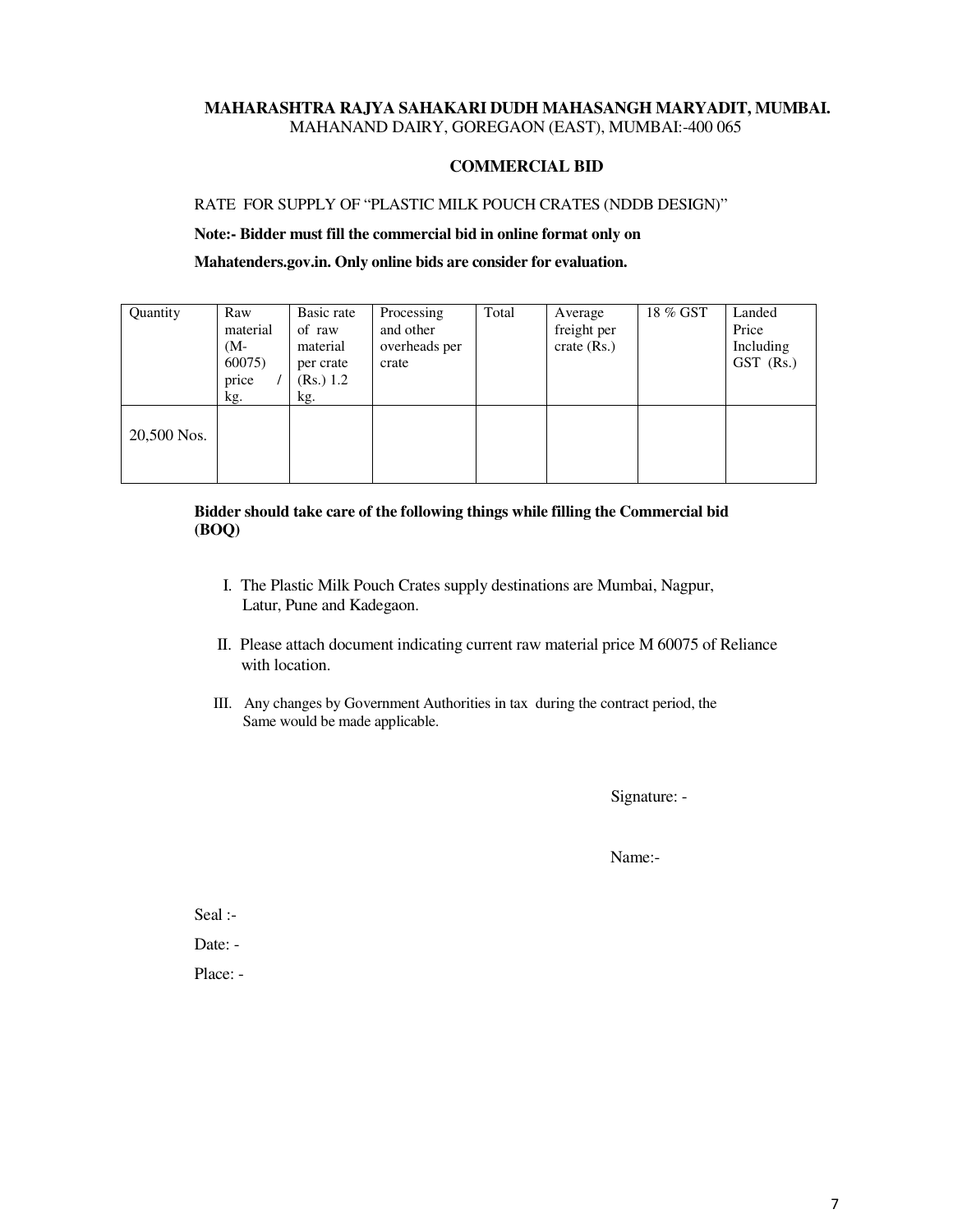#### **MAHARASHTRA RAJYA SAHAKARI DUDH MAHASANGH MARYADIT,MUMBAI.**  MAHANAND DAIRY, GOREGAON (EAST), MUMBAI-400 065.

#### *GENERAL TERMS & CONDITIONS OF TENDER FOR THE SUPPLY OF*  **''PLASTIC MILK POUCH CRATES"**

- 1. The Tenderer should quote unit rate showing raw material price and processing cost separately which should be inclusive of levies, transport charges up to Mahanand Dairy,Goregaon (East), Mumbai – 400065 or units in Maharashtra State. Any changes by Government Authorities in tax structure, during the contract period, the same would be made applicable.
- 2. The tender form fee (Not Refundable) and EMD should be paid via offline mode & is to be paid separately  $\&$  in the form of Demand draft. EMD should be accepted in the form of Demand draft in the favor of "Maharashtra Rajya Sahakari Dudh Mahasangh Maryadit " Payable at Mumbai.
- 3. The tenderer should also state delivery period required for the completion of the order (Estimated time for supply of material).
- 4. The tenderer should be manufacturer of Plastic Milk Pouch Crates.
- 5. The tender should be submitted in two bid system  $(1 \& 2 \text{ as follows})$ :

#### **(A ) TECHNICAL BID :**

This bid should contain technical information of the unit stated on page no. 1 to 6 and 8 to 14

#### **(B ) COMMERCIAL BID :**

In this section the tenderer shall submit "Commercial Bid" (BOQ) as per the provided excel sheet. Showing all inclusive rates.

**The rates quoted by the tenderer shall remain valid for a period of 120 days from the date of opening of the commercial offer i.e. (Finance Bid). The bidder must fill the exact amount of figure (Numbers) only in Finance bid (BOQ format) section. Avoid any mathematical symbols in BOQ format i.e.( % ,\* etc.) . If it is found MRSDMM rights to reserve to reject the bidder.** 

- **6**. Details such as tenderer name and address, tender enquiry number, product, date and time of the opening etc. should be clearly mentioned on the big envelope.
- 7. Tenders submitted without fulfilling the considered of this tender shall be summarily rejected.
- 8. Tender should be sent within the prescribed time limit. Delay in submitting the tender will not be **considered**. Conditional offers received in Commercial Tender other than the specified conditions mentioned in the Tender Enquiry are liable for rejection.
	- (a) Tender without EMD will be treated as Invalid Tender. Please attached scan copy of successful payment of EMD in Technical Documents.
	- (b) The rates quoted by the Tenderer shall remain valid for a period of 120 days From the date of opening of the Commercial offer .
		- (c) The tenderer should hand over 5 No. of PLASTIC MILK POUCH CRATES to Dudh

Mahasangh as sample .Tender without samples will be rejected.

- (d) Samples should be affixed with a label showing
	- 1. Name and address of the firm
	- 2. Tender number
	- 3. Opening date of the tender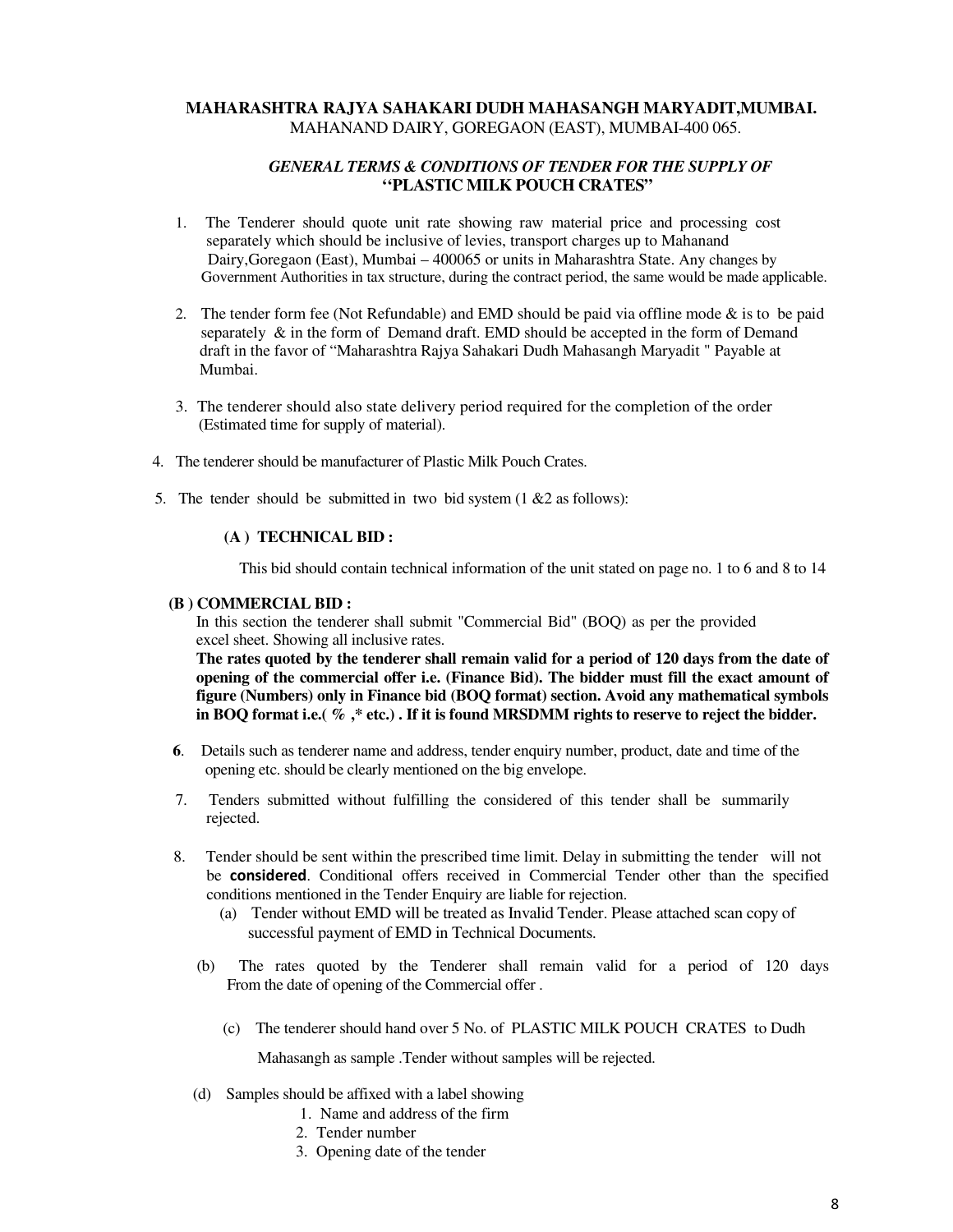4. The label containing the above details should only be on the outer box containing PLASTIC MILK POUCH CRATES shall not carry any identification mark or name of the manufacturer etc

 (e) Samples offered for tests will not be returned and these samples shall be treated as free Samples.

( f ) Testing charges, if any, will have to be borne by the supplier

- (g) The successful tenderer should accept the nominal membership of MRSDMM
- 9. The E.M.D. shall be forfeited if the successful tenderer fails to accept the contract. Without prejudice to the said action, MRSDMM shall be at liberty to initiate any other appropriate action against the tenderer for breach of contract. The E.M.D. of the unsuccessful tenderer shall be refunded within one month from the date of finalization of the tenders.
- 10. The MRSDMM reserves the right to award the supply of Plastic Milk Pouch Crates part or in full or at their discretion and /or to reserve the right to cancel any or all the tenders without ssigning any reason thereof.
- 11. The successful tenderer, who is awarded the contract, must produce self declaration/ certificate regarding use of food grade material & analysis certificate in production of Plastic Milk Pouch Crates.
	- 12. If rates are equal, preference will be given to ISO 9001:2008 certification of the company.
	- 13. In case, the basic price of raw material of Plastic Milk Pouch Crates is decreased / increased by RELIANCE at any time during the contract period, the supplier will be entitled for actual difference of increase/decrease in the price of raw material, after the supplier produces the documents regarding the price change by RELIANCE authority. In case, it is observed that the supplier has failed to inform about actual reduction in price of raw material, the difference on account of price reduction will be recovered from him besides levying penalty. The rate of penalty will be decided by the MRSDMM.
- 14. The right to reject the tender which fails to comply with any of the terms and conditions mentioned herein is reserved.
- 15. Incomplete tenders shall be summarily rejected.
- 16. If at any point before finalization of tender, it is realized by MRSDMM that tenderers have deliberately formed a cartel or syndicate to corner the contract, MRSDMM reserves the right of declaring the whole process null and void and also reserves the right of forfeiting EMD of concerned tenderer.
- 17. In case of the contract being awarded to more than one manufacturer because of equal rates quoted, the quantity of supply order will depend upon the actual performance of the material.
- 18. The MRSDMM reserves the right to award the contract to more than one manufacturer at the lowest rate (L1) to safeguard its own business interest.
- 19. These tender rate are finalized until next tender subject to approval of MRSDMM.
- 20. If bidder is successfully provide the said material to Mahanand Dairy, MRSDMM reserves right to continue the for next one year on same rate.
- 21. **OPENING OF TENDER:-** The tenderer are at liberty to remain present or authorize their representatives to remain present at the time of opening of tenders.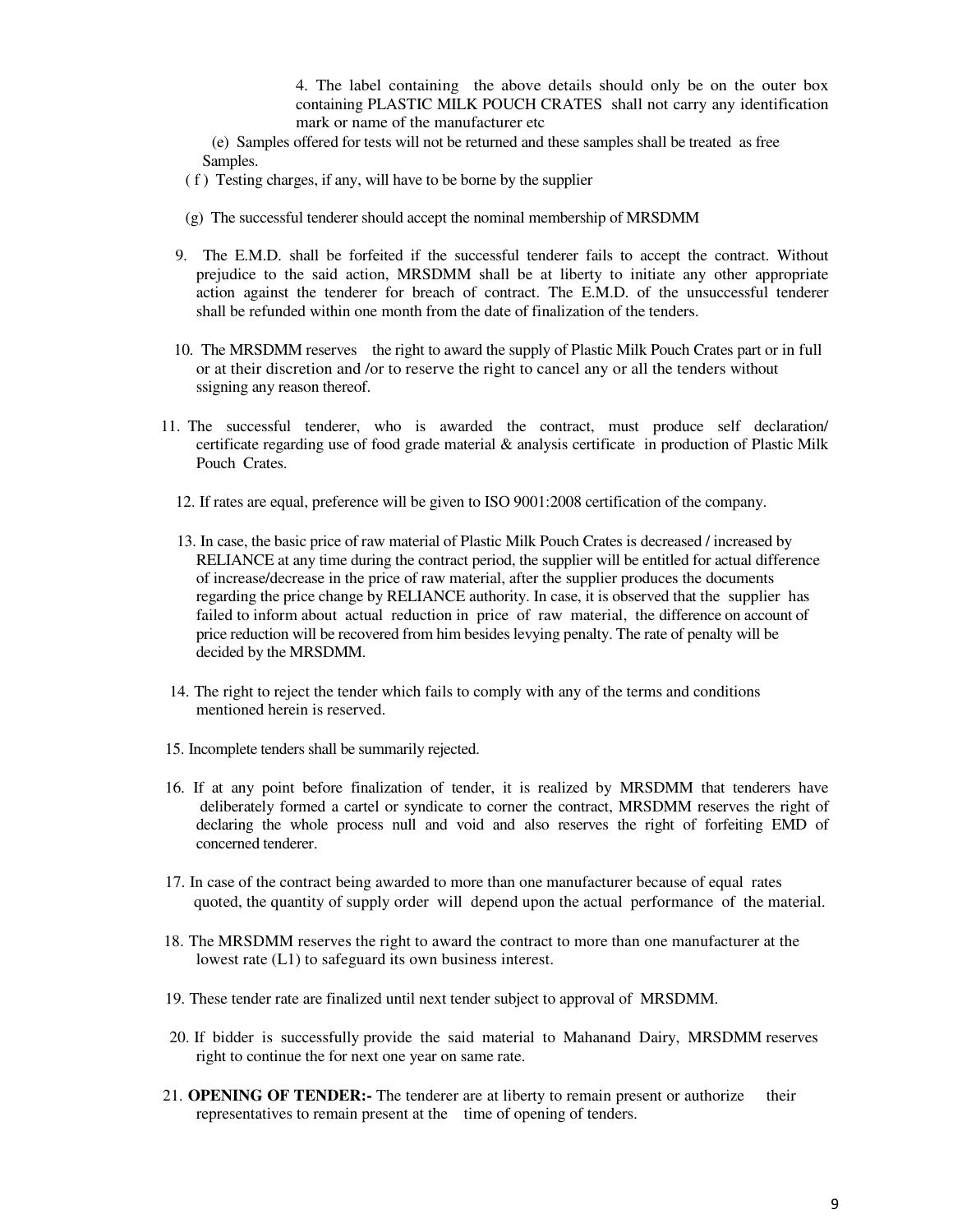- 22. In the event of purchase order being placed on the successful tenderer against his offer and his failure to supply Plastic Milk Pouch Crates in accordance with the terms and conditions of this tender or his failure to replace Plastic Milk Pouch Crates rejected by the MRSDMM within such time as may be stipulated. MRSDMM, shall be Entitled to purchase Plastic Milk Pouch Crates from any other sources and at such price as the MRSDMM shall in its discretion may think fit and if such price shall exceeds the rates offered by the tenderer in his tender. In such case, the price difference paid by the MRSDMM shall be recovered from the tenderer either out of the EMD and or security deposit and or from the bills payable to the tenderer and or by way of any other legal remedies.
- 23. Delivery schedule for the supply of Plastic Milk Pouch Crates for the next 12 months shall be given to the party by the MRSDMM separately.

a) In case after completion of contract total quantity supplied is less than 90% of the of the total quantity in the P. O. due to less consumption than the estimated, then M.D. of MRSDMM may extend the period for supply of remaining/required quantity at the same rate (Taxes applicable) with mutual consent between MRSDMM & successful tenderer.

b) On the contrary in case total supply of total quantity in the P. O. is completed before the contract period due to higher consumption than the estimated, then M.D. of MRSDMM may issue additional P. O. at the same rate for remaining period for the supply of approximate quantity required.

- 24. TERMINATION OF CONTRACT:-In the event, if the successful tenderer fails to comply the present terms and conditions of this contract or any part thereof, the MRSDMM shall be entitled to take any one or all the actions mentioned below:
	- a) To terminate the present contract by giving 7 days notice in advance.
	- b) To forfeit the full amount of Security Deposit or any part thereof against the losses and damages which cost has incurred.
	- c) To purchase the balance quantity of Plastic Milk Pouch Crates from the open market and recover excess amount paid by the MRSDMM in excess of the agreed price of this tender as per condition No.22.
	- d) To recover penalties and other charges as provided in the present contract.
	- e) Without prejudice to the above remedies and actions, MRSDMM shall be at liberty to initiate appropriate legal actions against the contractor for the breach of contract by the contractor.
	- f) To blacklist the tenderer in addition to a), b) c) d) & e).
- 25. **WARRANTY CLAUSE :-**The Plastic Milk Pouch Crates supplied under this contract shall be of the best quality and shall be strictly in accordance with the specifications, set out by the MRSDMM. The successful Tenderer shall undertake that the Plastic Milk Pouch Crates would continue to conform to the specifications annexed hereto and give warranty against all manufacturing defects during the period of contract. The tenderer should sign  $\&$  seal the copy of specification which is attached with the tender form.
- 26. PENALTY IN CASE OF DELAYED SUPPLIES:-In case of non-delivery/delay in delivery of Plastic Milk Pouch Crates by the successful Tenderer, MRSDMM reserves the right to impose penalty at the rate of  $0.5\%$  of the value of the delayed supplied quantity per week or part of a week subject to the maximum penalty not to exceed 5% amount of the total value of the quantity under this contract under consideration.
	- 27. In case, the Plastic Milk Pouch Crates supplied is not as per specifications, the entire lot shall be liable for rejection.
	- 28. The tenderer should enclose copy of the Certificate issued by the Food & Drug Authority Regarding the hygiene standards at the place of manufacturing where the material is manufactured or he should produce documentary evidence regarding the pest and health control measures adopted in the factory and premises. The MRSDMM may verify hygiene standard by paying surprise visit.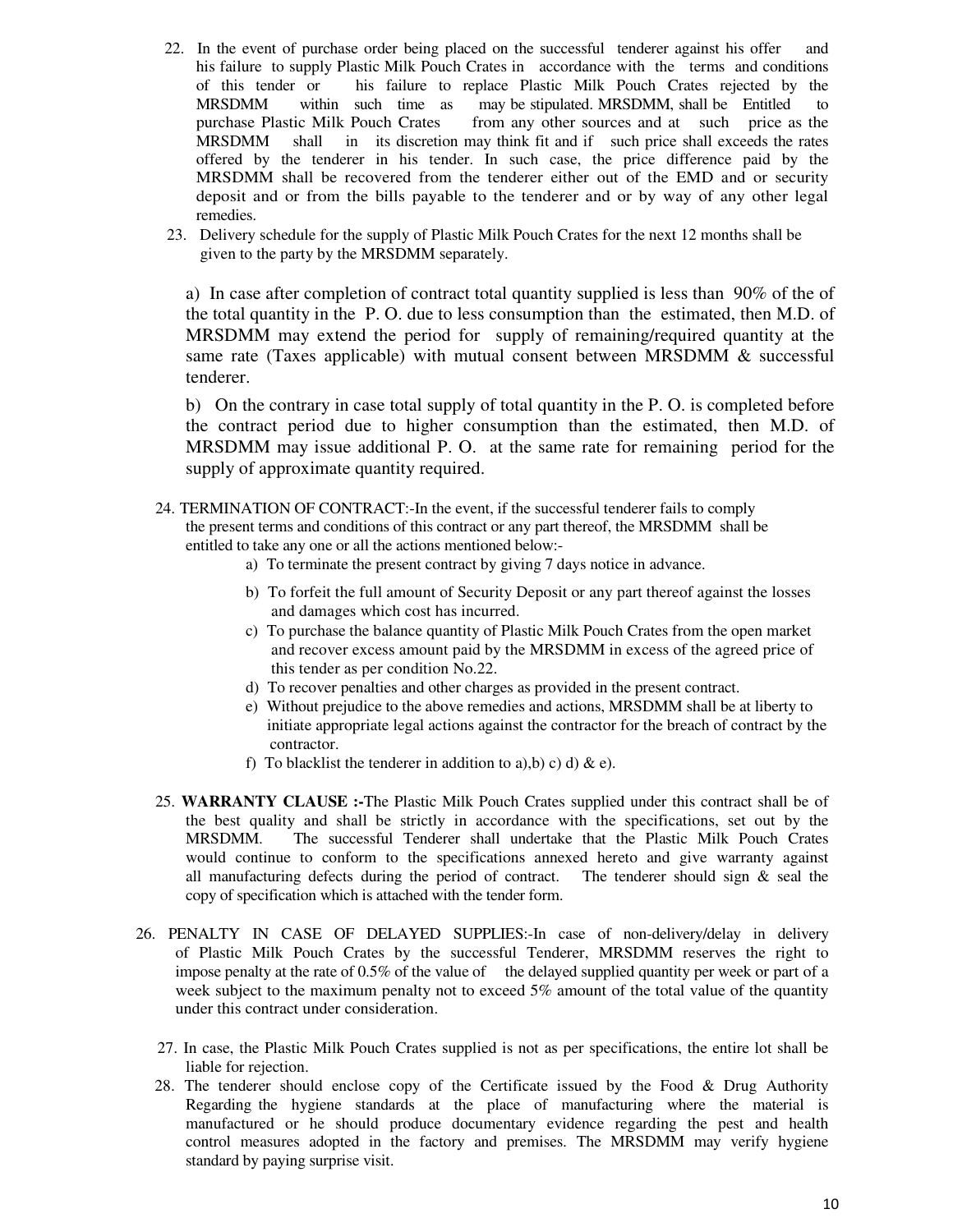- 29. The successful Tenderer will be required to pay by demand draft 5% amount of purchase order as security Deposit and enter into an Agreement in the prescribed format, for the due performanceof the contract. The Security Deposit shall not carry any interest and shall be subject to adjustment towards any loss that may be sustained by the MRSDMM. The Security Deposit will be refunded after one month but within 3 months from the date of successful completion of this contract and or only after finalizing the accounts of the tenderer, pertaining to this contract.
- 30. Besides the prior inspection at the discretion of the MRSDMM at the Tenderer's Premises, inspection and also laboratory tests at reputed Laboratory or at MRSDMM laboratory may be carried out to ensure the quality of the Plastic Milk Pouch Crates.
- 31. Plastic Milk Pouch Crates should be dispatched at Tenderer risk. The Tenderer shall be responsible until the entire consignment of Plastic Milk Pouch Crates has arrived in good condition at Mahanand Dairy at Goregaon or at any other specified destination.
- 32. **TERMS OF PAYMENT:-**The payment in respect of goods supplied will be made within 30 days after receipt of the bill thereof (subject to satisfaction of the MRSDMM that all the conditions of this tender are complied by the tenderer)
- 33. The tenderer shall be bound to supply the Plastic Milk Pouch Crates as per actual requirement and or delivery schedule of MRSDMM. The MRSDMM shall be at liberty to increase or decrease the agreed quantity by 10%.
- 34. **LEGAL JURISDICTION:-** All disputes relating to this Tender or arising there from shall be subject to the jurisdiction of the Mumbai Courts Only.

#### 35. **TENURE OF AGREEMENT**

 Unless there is a breach of terms & conditions of Plastic Milk Pouch Crates or the Proposed Plastic Milk Pouch Crates Supply Contract is not terminated for whatsoever reason, Proposed Plastic Milk Pouch Crates Supply Contract shall be for a period of one years from the date of entering in to Proposed Plastic Milk Pouch Crates Supply Contract & it can be extended for the next one year at the same rate subject to satisfactory  $\&$  timely supply in the first year.

I/We state and declare that we agree with the above terms and conditions.

#### **AUTHORISED SIGNATORY OF THE TENDERER**

 **SEAL** 

**DATE:** 

**PLACE:**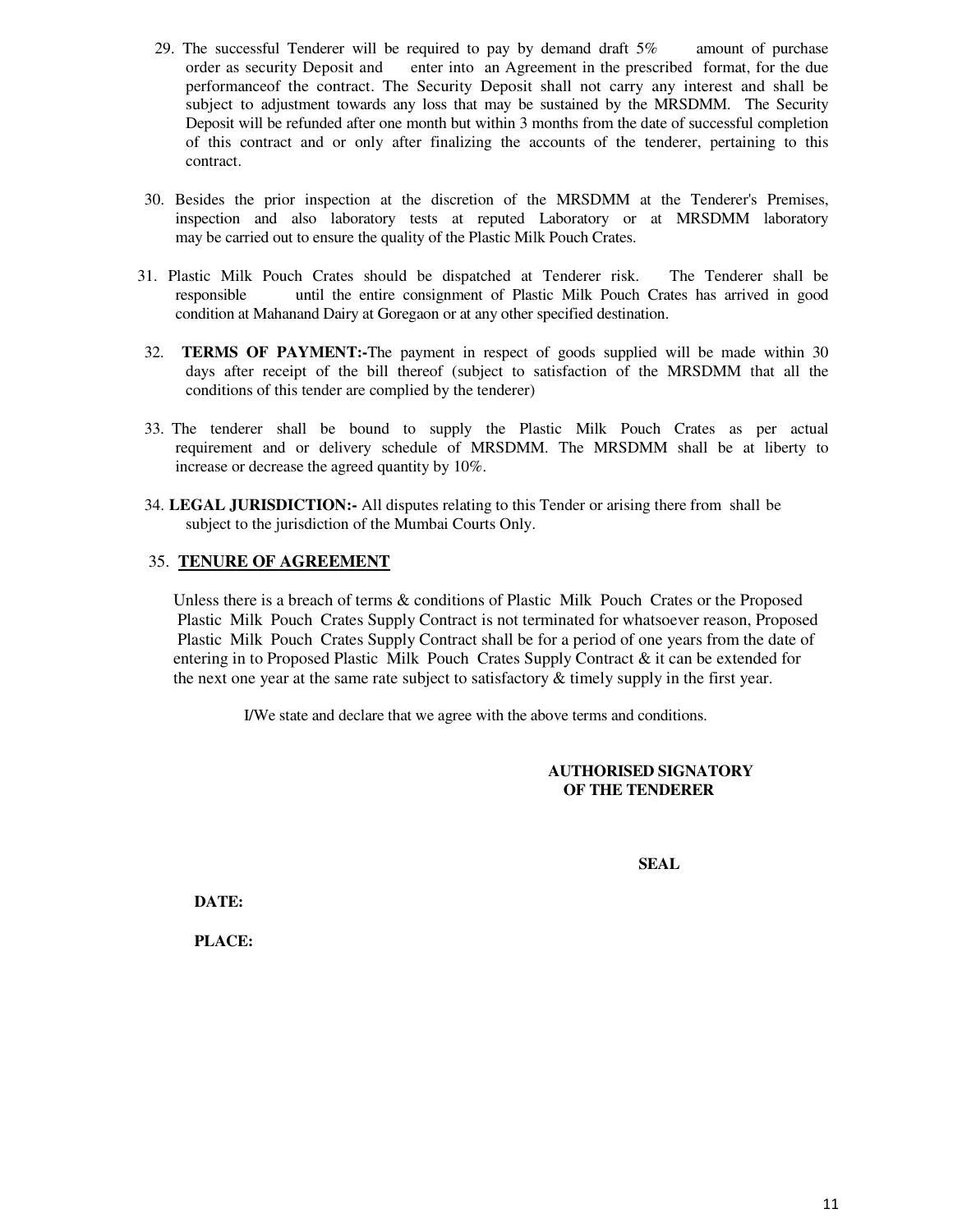# MAHANAND DAIRY

# SPECIFICATIONS FOR PLASTIC CRATES (CAP. 10 LITRES) PLASTIC CRATES 1) FUNCTIONAL REQUIREMENTS: 1.1. GENERAL DESCRIPTION: There HDPE Creates are required for the purpose of holding and transporting sachet packs. 1.2. CAPACITY: 10 litres to hold and transport one litre milk sachet or twenty, 500 ml Milk sachets. 2) DESIGN REQUIREMENTS: 2.1 MATERIAL FOR CONSTRUCTION: Crates shall be manufactured out of Unpigmented highdensity polyethylene material of HDPE M- 60075. with density above 0.9524 conforming to IS: 7328-1974 2.2 METHOD OF MANUFACTURE: The crates shall be manufactured by the injection moldings process with multi feeding hot runner system so that the flow of material is easy and uniform during moldings. 2.3 COLOUR AND NAME PLATED: - The crates should be as per given colour and name plate (MAHANAND -2005-2006) should be engraved at appropriate location as per the approved sample. Besides this, the month and year of manufacture should also be prominently embossed suitably along with the name plate. 2.4 FINISH: The crates shall be free from all moldings blemishes. Inside and outside surface of to crate shall be of smooth finish and free from sharp edges. Chala

RELEASED BY **APPROVED BY** PREPARED BY Page No. 1 of 2  $\overline{QC/SP-07}$  $01/01/2019$ 

Ï

 $Ver 1.0$ 

# **CONTROLLED COPY**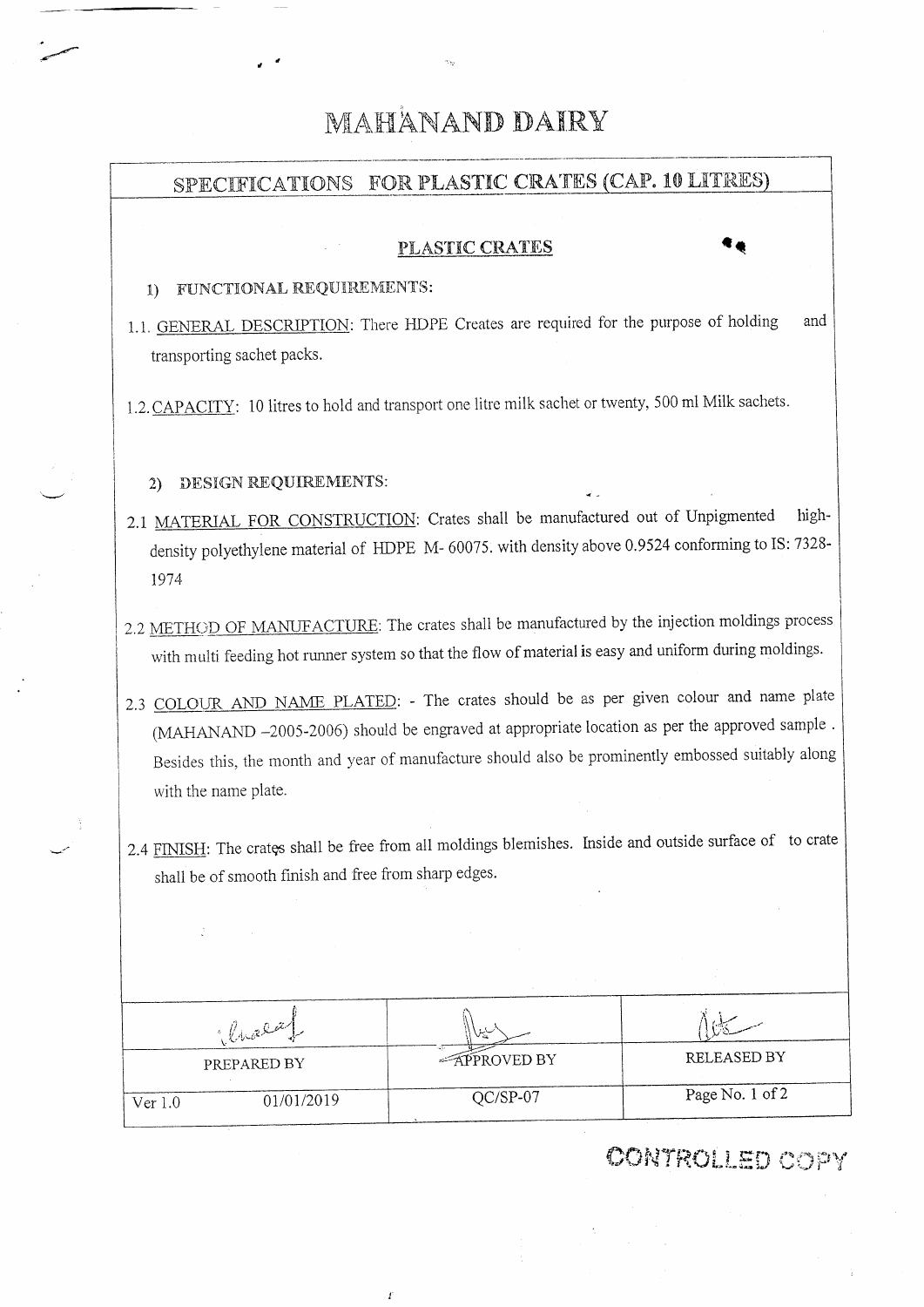# MAHANAND DAIRY

٠.

# SPECIFICATIONS FOR PLASTIC CRATES (CAP. 10 LITRES)

- 2.5 DIMENSION AND SHAPE: A typical shape of the crate is given in fig. 1. and the dimensions of the crate are given in fig.1. The inner dimensions should be perfectly as prescribed while adhering to weight requirement coupled with outer dimension.
- 2.6 WEIGHT OF THE CRATE:- The weight of each crate should be minimum 1200 gms.
- 2.7 INTERSTACKABILITY: When loaded with sachets and collapsibility when empty: The crates shall be interchangeable, inter-stackable and shall be stable at 10 stacks high when loaded to capacity with filled sachets and should be comfortably collapsible (those should go one into the other when they are empty.)
- 2.8 METHOD OF TESTS: The crate shall stand the following tests without colour blemishes, shape change or damage by clipping etc: drop tests resistance to stress, resistance to applied load and dimensional stability test (as per IS: 11584-1986)

2.9 SAMPLING: - Representative samples of crates for testing conformity to this standard shall be drawn ad described in IS-9907  $-1981$ .

| Vealer                | سنذبا              |                 |
|-----------------------|--------------------|-----------------|
| PREPARED BY           | <b>APPROVED BY</b> | RELEASED BY     |
| 01/01/2019<br>Ver 1.0 | $QC/SP-07$         | Page No. 2 of 2 |

Ï

CONTROLLED COPY